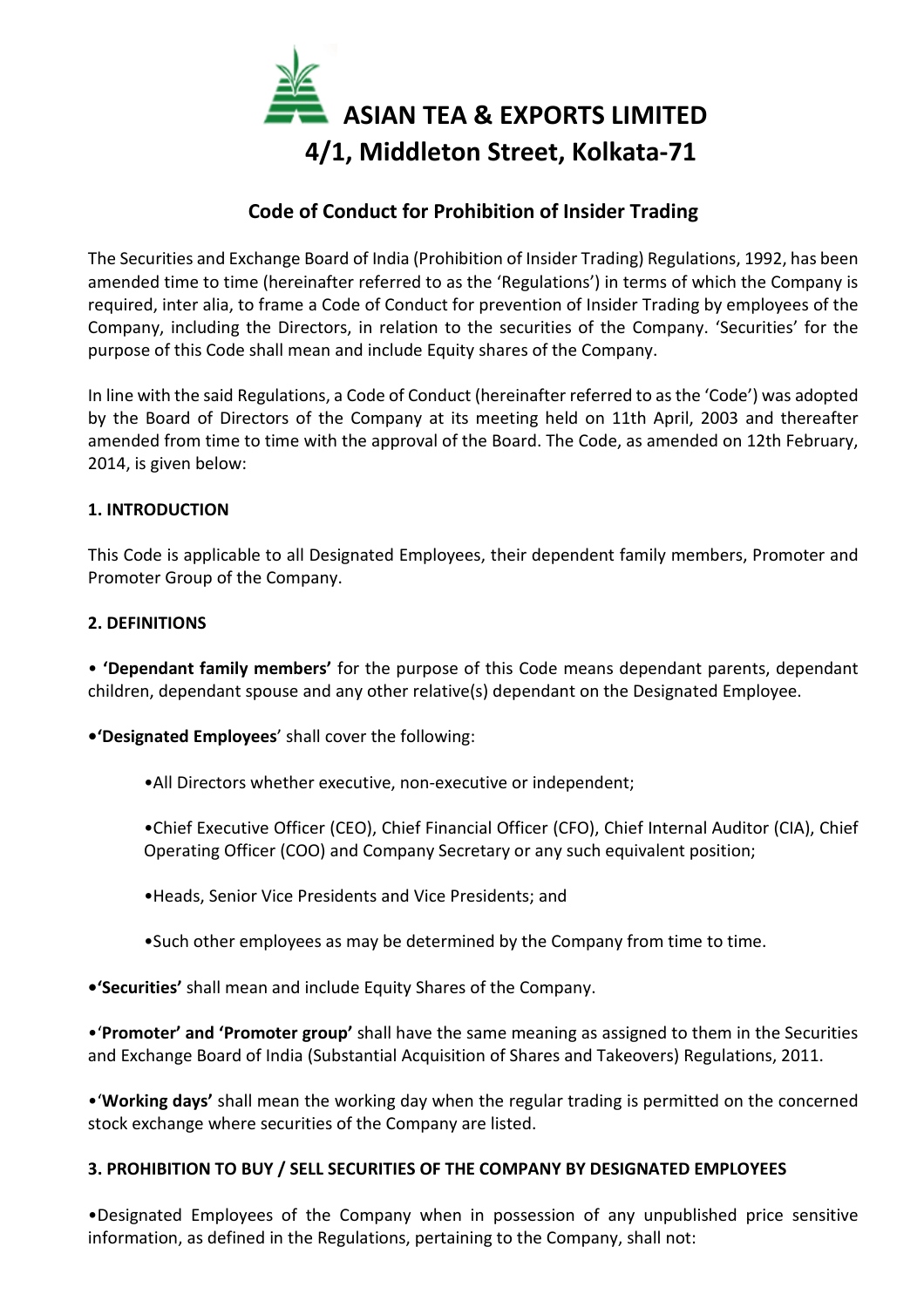- Buy / sell securities of the Company, either on their own behalf or on behalf of any other person.
- Communicate or counsel or procure any unpublished price sensitive information to / from any person.

•Designated Employees shall maintain the confidentiality of all price sensitive information. Designated Employees shall not pass on such information to any person directly or indirectly by way of making a recommendation for the purchase or sale of securities.

## 4. RESTRICTION TO BUY / SELL SECURITIES BY DESIGNATED EMPLOYEES

•Designated Employees and their dependents shall not buy / sell securities of the Company during Closure of the 'Trading Window', i.e. the period during which trading in the securities of the Company is prohibited.

Trading Window shall be closed during the following periods:

- a. From 30th April up to twenty-four hours after communication of the annual / fourth quarter financial results to the Stock Exchanges.
- b. From 31st July up to twenty-four hours after communication of the first quarter financial results to the Stock Exchanges.
- c. From 31st October up to twenty-four hours after communication of the second quarter and half-yearly financial results to the Stock Exchanges.
- d. From 31st January up to twenty-four hours after communication of the third quarter financial results to the Stock Exchanges.

From the date of circulation of the agenda for the meeting of the Board of Directors, in which any material, price sensitive and unpublished event, including the following, are proposed:

- •Issue of securities;
- •Buyback and splitting of securities;
- •Dividends;
- •Significant expansion plans or new projects;
- •Acquisition, amalgamation, merger, takeover of companies/ businesses;
- •Disposal of whole or substantially the whole of the undertaking;
- •Significant changes in plans or operations of the Company.

The Trading Window shall open 24 hours after close of the Board meeting at which decisions in respect of the above events are taken or after the information in respect of the above events is made public, whichever is later.

•Designated Employees and their dependents shall require prior clearance from the Compliance Officer in respect of purchase / sale of securities of the Company, where the quantity exceeds 25000 (Twenty Five thousand) shares in a month (either in one transaction or in a series of transactions). Such purchase / sale of securities by the Compliance Officer shall require prior clearance from the Managing Director. Purchase / sale transactions, for which prior clearance has been obtained, shall be executed within one week after the approval of preclearance is given.